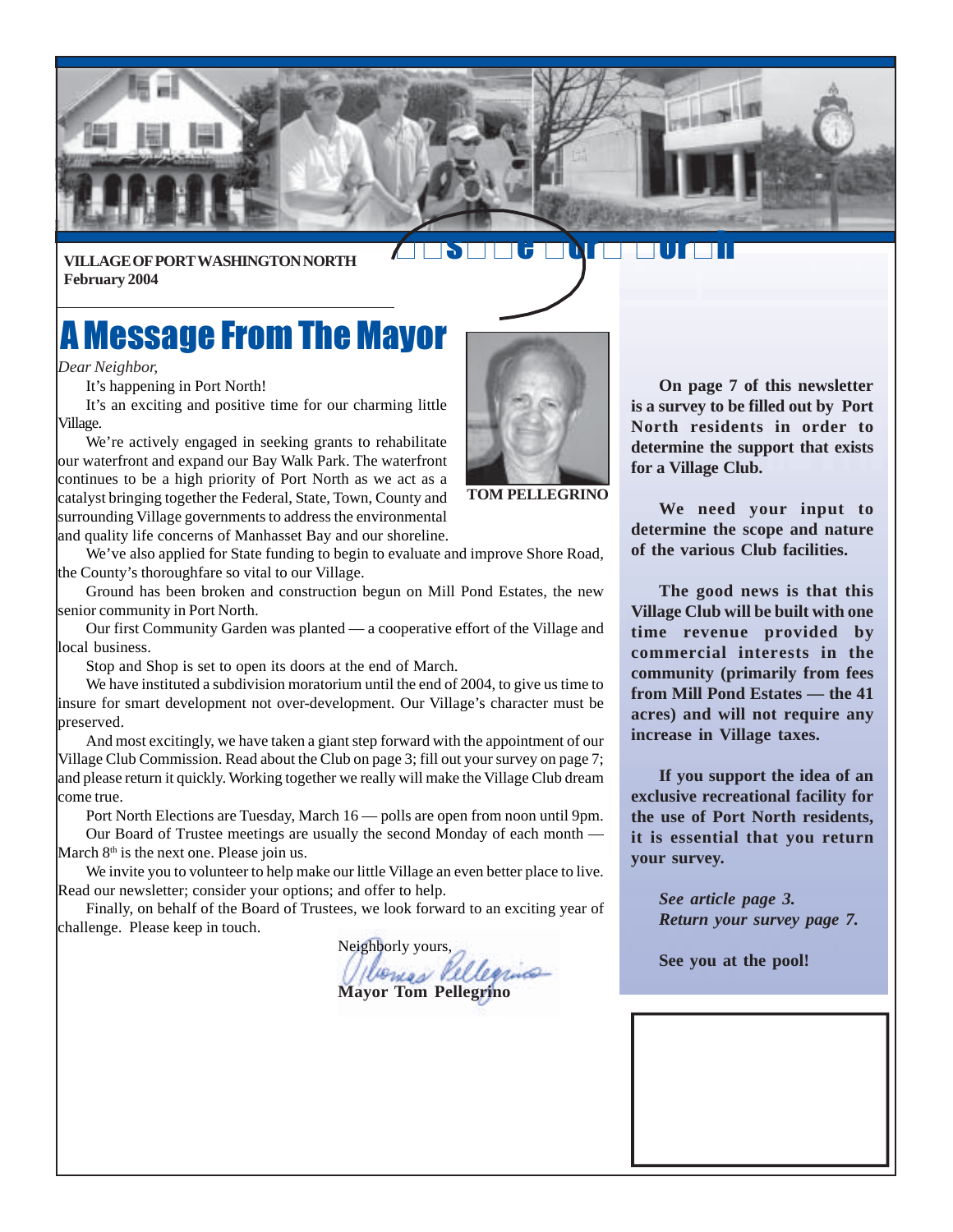

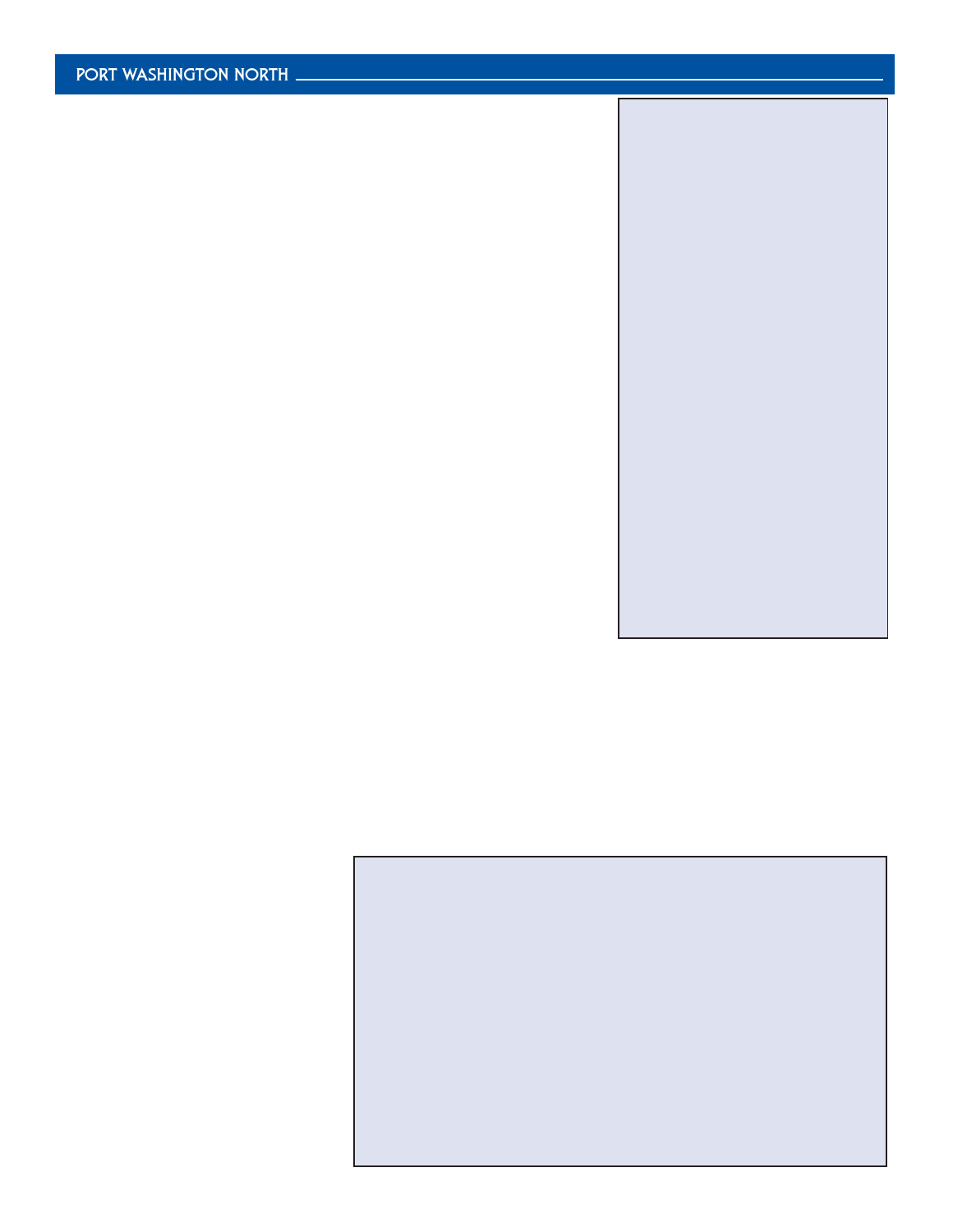# Making A Dream A Reality : The Village Club of Port North

**By MICHAEL SCHENKLER**

Yes, it is going to happen. Port North is going to have a Village club.

Although it would be nice to have for next summer, look to Memorial Day 2005 for our ribbon cutting. No, that's not a promise; it's a goal — a target date. It's an optimistic target date.

I, for one, will be working from now until then to insure that we do have a Village Club and it is designed and built to provide for the recreation and lifestyle of the families of Port North.

The Mayor and Trustees of Port North have entrusted me with the Village Club project. They appointed me Chairman of the Port Washington North Village Club Commission. Actually, I asked for the job. Let me explain why.

Like you, I remember reading a brochure and hearing talk of the Village Club, sometime in the future. Then through my involvement on the Bay Walk Steering Committee and then editing the Port North newsletter, I got to touch the Village Club concept close up.

I observed some very overworked volunteer Trustees and a longtime dedicated Mayor who wanted to do the best for our Village. But Village politics, the burden of the ongoing grind, and some competing interests for funds, seemed to place on temporary hold the one project that could truly make a dramatic and permanent difference in our Village.

The creator of the Village Club concept, Noel Ilberg, is moving out of Port North, but his idea must not be allowed to die. I watched other Trustees with other



Preliminary Architectural Site Plan of the 8 acre site of the Village Club of Port North.

priorities and very full schedules as I heard proposals for other uses of funds that Noel,

the Mayor and several of the Trustees had indicated would be used to build the Village  $C<sub>l</sub>$ ub.

I offered to champion the project. I asked the Mayor and the Trustees for their commitment of the

available one-time funds and a mandate to make the Village Club happen. Last month, they gave it to me.

#### **The Village Club Project**

Earmarking the \$875,000 contribution for the developers of Mill Pond Acres (the new senior development of the 41 acres), the \$100,000 contribution from Stop & Shop, and an added \$150,000 by moving the Village Hall out of the new Mill Pond Acres to the Village Club to give us a capital budget of \$1,125,000 to build our small piece of Port North heaven was part of the commitment I received from the Board of Trustees.

Eight acres adjoining Mill Pond were donated to the Village, and shall be the home of the Village Club: a swimming pool; tennis courts; a community center which will include meeting rooms, an auditorium, changing rooms, restrooms and the new Village Hall and administrative office; a parking, and lots of open and green space.

Can you imagine us less than two years from today, sharing our village joyfully?

- A tranquil place of respite
- A pleasant swim
	- A place for a quiet meeting
		- A jungle gym for the kids
		- Games for the kids

Games for you: chess, bridge, Scrabble or whatever.

- Cultural and educational programs run by your neighbors

- And lots more

Living in and raising a family here will be enhanced greatly. Along with the incredible quality of life improvement will likely come a significant property value increase. Our community will be more desirable and a heck of a lot more fun.

When I describe our Club to neighbors, many ask about a snack bar, while others have their own twist. Fellow residents of Port North, the Village Club is yours and it shall be built according to your desires, funds permitting.

> There is much to be done. And I assure you, I can't do it by myself. Just as the Board of Trustees reached out to me in a

new found spirit of expanding the management of the Village through volunteerism, I reach out to you.

We need a finance group to create and oversee both a capital and operating budget.

We need a legal group to help steer us through the morass of regulations, codes, and whatever else you guys do.

We need those with construction and design expertise.

We critically need a large group to reach out to all residents and help us get our surveys back. We must accurately assess usage and needs to utilize our funds most effectively.

We need lots more help than that.

We need you.

This Club – the Village Club of Port North will be a reality, our reality. But it will be better and more effective by the participation of a broad base of residents.

Please join our effort in whatever way you can. If you don't know where you fit in, just volunteer. You can reach me at  $Club@Port was hington north.org - just$ email me your name, address and phone number and put "Village Club" in the subject line.

If you can help or not but are in favor of the Village Club, we need to know you're out there. We need everyone to return a Village Club Survey – see page 7 of this newsletter.

Photocopy it or clip it out and fax it back to me at 718 357-0972 or mail it or drop it at: Village Hall, 1 Soundview Dr., Port Washington, NY 11050.

Your voice matters to the Village.

We need to know you want the Village Club.

*Please return your survey. See you by the pool!*



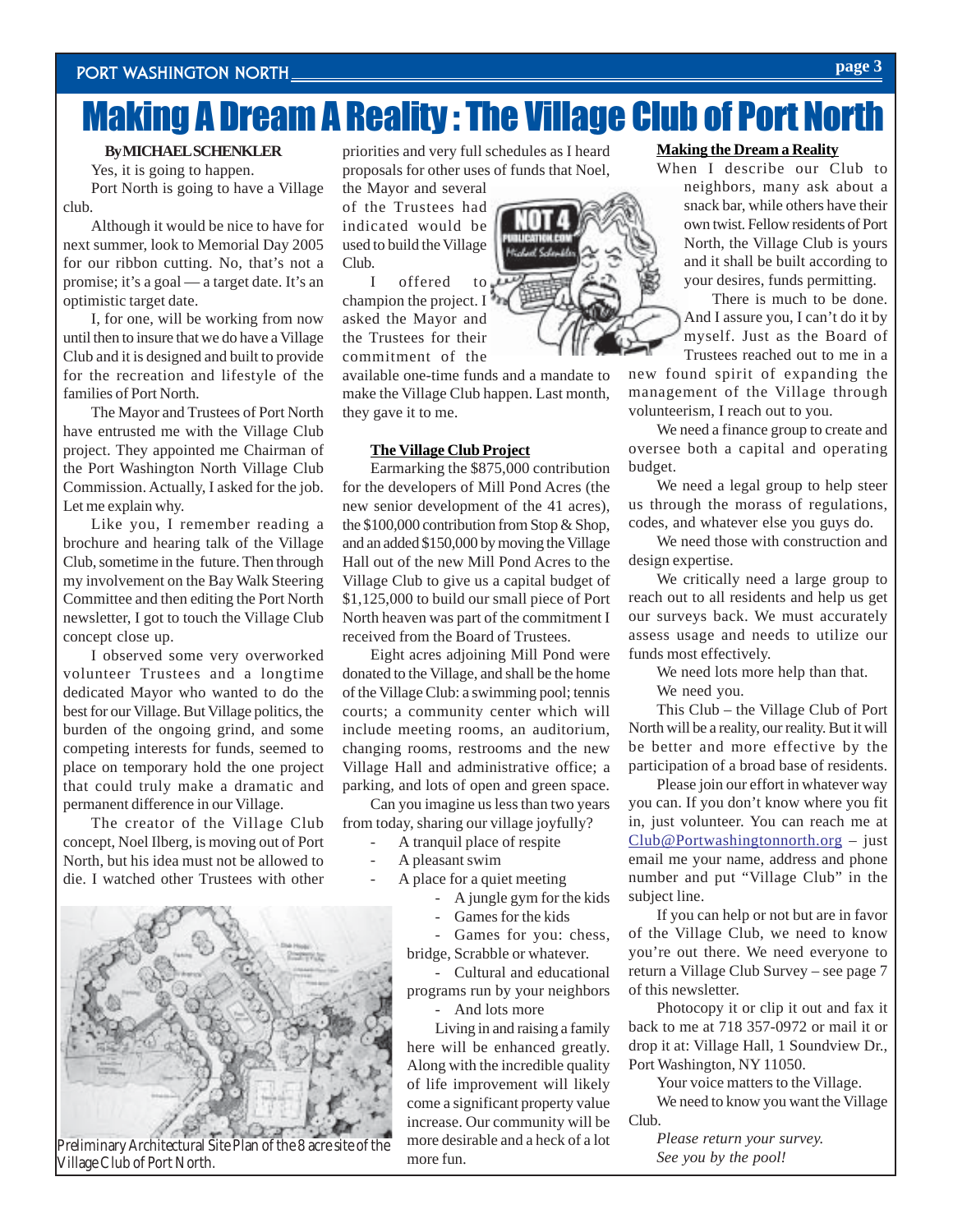### Port Washington North **page 4**



**BOB WEITZNER**

temporary moratorium on all subdivisions of real property within Port North.

In order to preserve our Village's character and study present zoning laws, the Board of Trustees has established a

Aware of the trend on Long Island, and especially along the north shore of Nassau County, for developers to purchase one or more parcels of property for the purpose of subdividing the property into a greater number of parcels, often demolishing the existing buildings, without regard to the effect the loss of such building, because of its history and/or architectural style, may have upon the community the Board enacted Local Law 8 of 2003.

It recognizes the unique character of the Village of Port Washington North, which is created in substantial part by the size and dimensions of the existing building lots.

That unique character is an essential part of the common plan and scheme of the Village and a valuable right which all of the Village residents share.

Board Enacts Subdivision Moratorium

Preserving Port North's Character

It acknowledges that such subdivisions are now occurring within the Village of Port Washington North and if the trend continues to encroach into the Village, the unique character of the Village and certain buildings of special significance worthy of perpetuating may be destroyed.

Cognizant that a large part of the Village is presently nonresidential property and that much of that property may be changing from the present to different uses which may or may not be consistent with the best interests of the Village, and to allow time to investigate and determine whether any changes in the present zoning regulations are needed to protect the unique character and the best interests of the Village, the Board enacted a moratorium effective until December 31, 2004: (1) on all subdivisions of real property within

the Village, and (2) on the issuance of demolition and/or building permits which would result in the demolition of more than 15% of an existing structure or the addition of more that 15% to an existing structure within the Village.

The law provided for applications that were presently under consideration as well as hardship relief variances but basically, it prevents any subdivision of any real property in Port North. It prohibits the Building Department and the Planning Board from processing any applications for the subdivision of real property. And prevents the demolition or the addition of more than 600 square feet or 15%, of a structure, whichever is greater.

The Board has established a "2004 Subdivision Moratorium Commission" to study the issue and report back to the Board. If you are interested in serving on the Commission contact Bob Weitzner Commission Chair at Village Hall.

### Local Safe Streets And Traffic Calming Program Grant

In a continued attempt to improve the community by securing grants for local Port North initiatives, the Village has submitted a grant application under the Local Safe Streets and Traffic Calming Program issued by the N.Y.S. Dept. of Transportation.

There is \$2.7 million dollars pool available for municipalities to use for traffic calming and pedestrian/bicyclist safety. Port North is the lead agency on the local grant. However, it is an inter-municipal project with the Villages of Manorhaven and Baxter Estates, the Town of North Hempstead, and Nassau County all involved. Residents For A More Beautiful Port Washington is providing assistance as well.

The scope of the grant is traffic calming and pedestrian/bicycle crossing along and across Shore Road. Concepts such as traffic medians, new and improved crosswalks, elevated intersections, additional crosswalks with pedestrian activated lights, are some of the improvements being considered.

This grant opportunity is benefited by the Walkable Communities Workshop



**The Walkable Communities Workshop which was instrumental in the Port North Local Safe Street and Traffic Calming Grant.**

that was hosted by Port North in October. That workshop identified many problems that exist along Shore Rd. The participants of that workshop have been engaged to help in the decision making of what specific areas of concern need to be addressed.

Port North hired Cameron Engineering to complete the formal grant application. "In light of the recent Bay Walk Park public meetings clearly identifying the safety of pedestrians and bicyclists along Shore Rd, and the need to slow down traffic, as a priority issue, we feel this grant could not be better timed. If successful, it will give us the needed funds necessary to vastly improve Shore Rd. for the entire Port Washington Community" said Trustee Bob Weitzner, who helped write the grant and spearheaded the effort.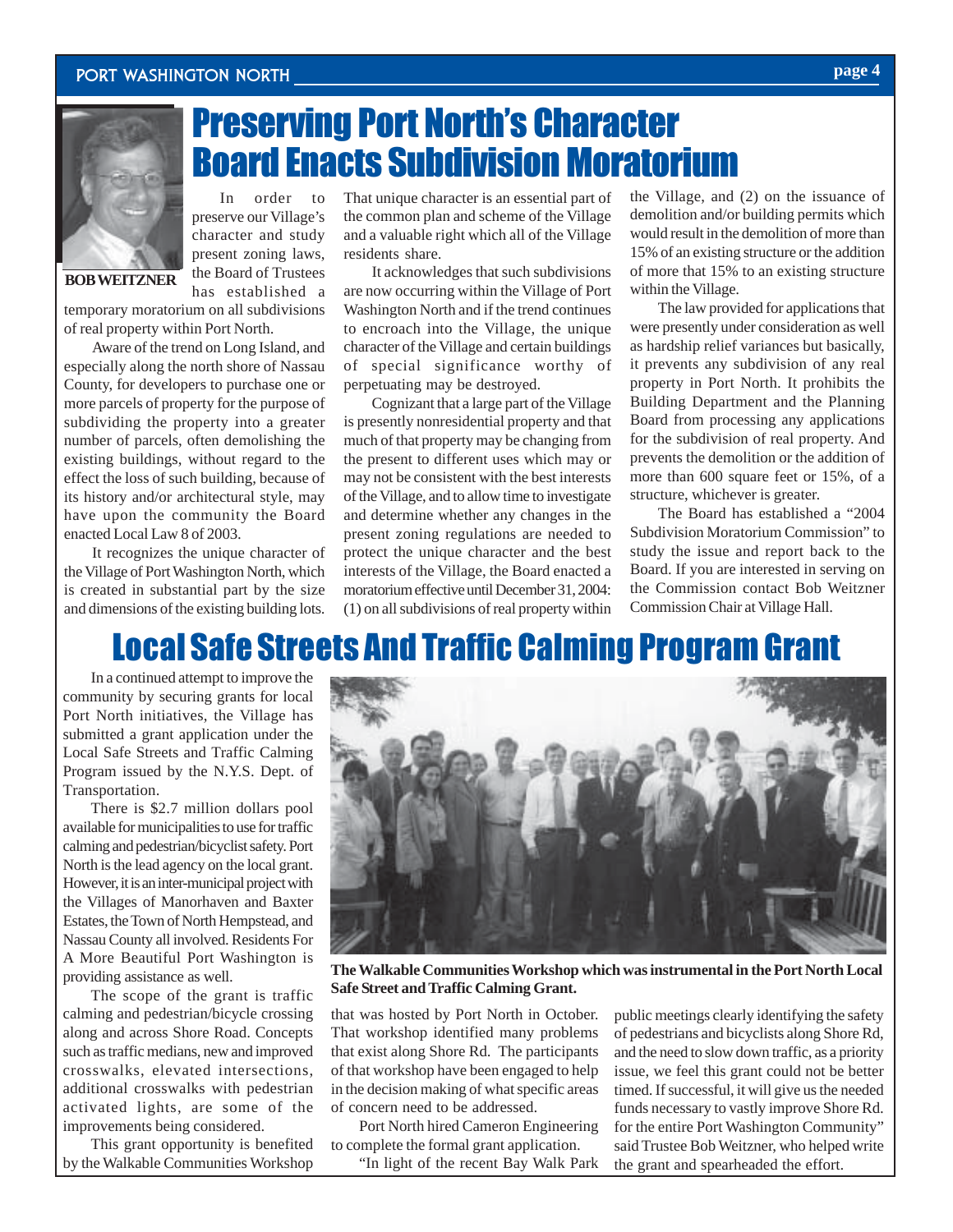## Village Club Commission Set

The Board of Trustees of the Village of Port Washington North established the Port North Village Club Commission (PNVCC), to oversee the design, construction and financing of a Village Club and appointed Michael Schenkler as Chairman.

The PNVCC is charged with the responsibility of assessing the desirability/ feasibility of such an entity; and managing the creation of the Port North Village Club.

The Commission was directed to define a capital budget for the Village Club in the vicinity of \$1,125,000 (calculated from the \$875,000 from Mill Pond Acres, \$100,000 from Stop and Shop, and \$150,000 contribution as an offset to building the Village Hall in the Mill Pond Acres Club House). The scope and dimension of the Village Club could change as the desires of the residents are factored into the final plan. The final capital and construction plan will be presented to the Board of Trustees.

The Board of Trustees recognized the significance of this project and the enormous positive impact it can have on the Village and therefore pledges its full and complete cooperation and encourages the same on the part of all those associated with the Village.

Village Club Commission Members Michael Schenkler - Chair Howard Krebs; David Keisman; Mary Snyder; Alan Nelson; Alex Moches; Bob Weitzner; Bob Davis; Steve Grande; Harold Cohen; Daria Hoffman; Jerry Kaniuk; Janet Orloff; Brenda Collins; Steve Cohen; Dan Stelcer

**Return Your Village Club Survey Please help them by filling out you survey pg 7. You can return your survey to them or drop at Village Hall or fax to 718 357-0972.**

### Storm Water Management

The Board of Trustees is reaching out for public comment at its Monday, March 8<sup>th</sup> meeting at 7:30 p.m. on the Village's EPA Storm Water Management Plan. The plan, which has within its scope public education, run-off and erosion control, was put into place last year. Since then, the Village has undertaken various activities towards its implementation. Please join us to offer any comments you may have.

# Port North Planning Board 120 Years of Public Service

ne hundred and twenty — that is the combined number of years of service that members of the Port North Planning Board have devoted to our village.

Under its Chairman Thomas Imperatore, members Dr. Irwin Kellner, Noel Ilberg, Martin Diesing and Stanley L. Ronell, ensure that subdivision applications are processed in accordance with all required village codes and that the welfare of the residents is protected. Almost exclusively, the Board relies on expert guidance in its decision making process, be it from a legal and/or/ technical aspect. In that regard, the Board relies heavily on legal counsel provided by its attorney, Chris Prior and technical expertise by our Village Engineer, Richard Weber.

According to our Village Code, the Planning Board is empowered to confirm, modify, change or supplement the zoning regulations as part of a plot plan application submitted to the Board — very often, as a subdivision for the purpose of erecting either a residential dwelling and/or a commercial establishment. In that capacity, the Planning Board was extensively involved in the 41 acres project, having held numerous public hearings during which public input was welcomed and considered in the decision making process. Very often these hearings provide the applicant(s) with some valuable suggestions, which in the long run not only enhance the end product but most importantly result in generating a result that is in the best interest of the village.

 Presently the Planning Board is busy with two important projects, those being the Bay Walk and the Reclamation of the Waterfront.

 Come and see your Planning Board at work. You are always welcome at any public meetings. Watch the announcements.

 *– Stan Ronell*

# Bossa Nova: A Brazilian Culinary Beat

**Mayor Tom Pellegrino with Michael and Yvette Txxxxx (right) cutting the opening ribbon at Bossa Nova. Txxxxx, proprietor of Port North favorite Romantico has opened Bossa Nova, an upbeat Brazilian Steakhouse, just a few steps from his fine Italian eatery. Michael's Italian heritage is complemented by the Brazilian background of his wife Yvette, one of the attractions of the new eatery on Port North's restaurant row.**



**photos: Evelyn Burack**

**Burac** 

Evelyn

hotos:

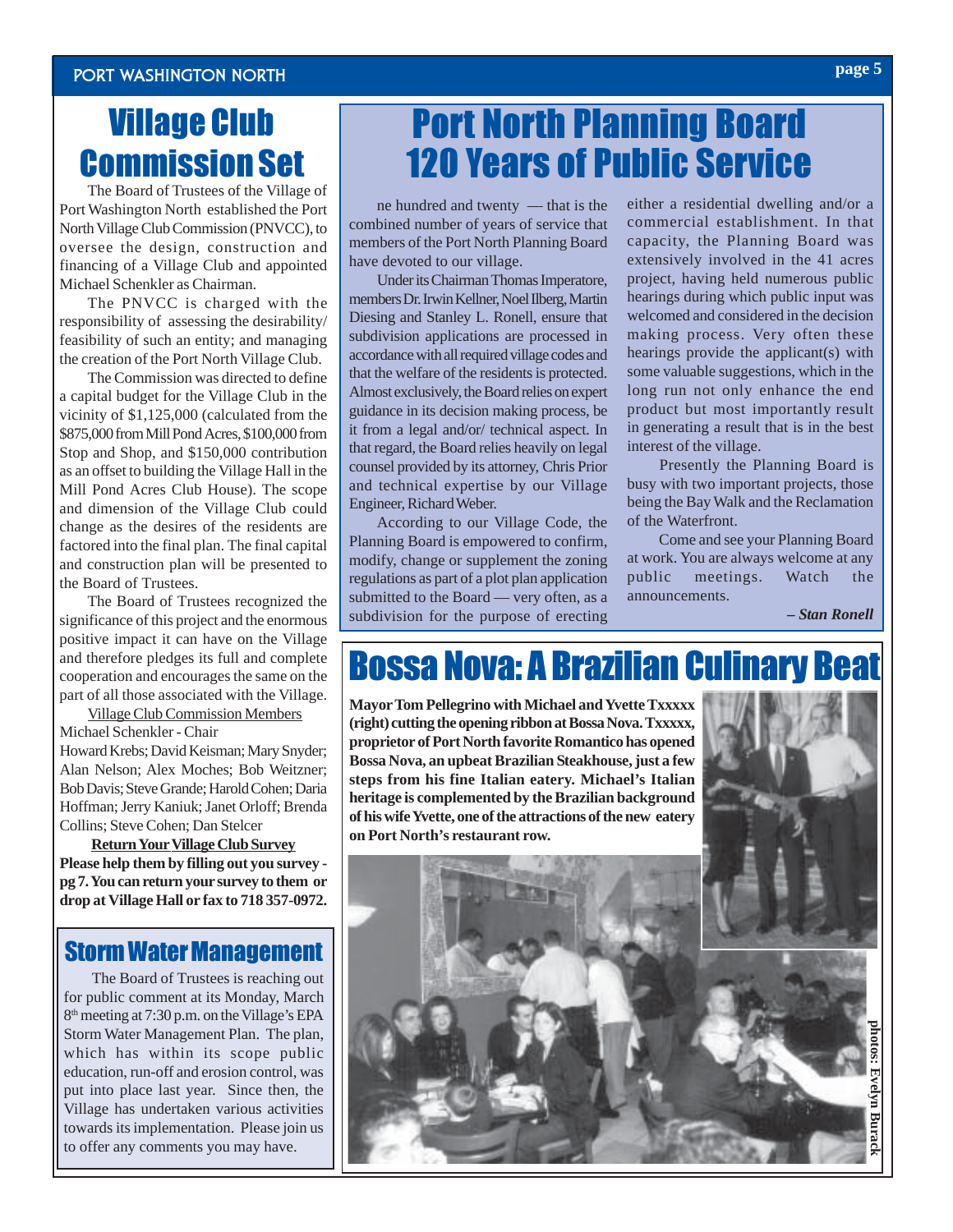### PORT WASHINGTON NORTH **page 6**

### Port North Kid And The U.S. Attorney General



**Seven-year old Port North resident Scott Weitzner and his Golden Retriever McKenzie. Scott was held out as an example of our national spirit by Attorney General John Ashcroft.**

Attorney General John Ashcroft began his remarks at the recent 90th anniversary celebration of the founding of the B'nai B'rith Anti-Defamation League by acknowledging a seven-year-old Port North Resident.

Ashcroft shared a handwritten letter received by his legal counselor Chuck Rosenberg, which was written by his young Port North nephew, Scott Weitzner. *"Dear Chuck,*

*To help find Osama Bin Laden you should use German Shepherds because they have great sense of smell. You will need about nine thousand of them. But to find him you should get some of his clothes and let all the dogs sniff it. Good luck.*

### *Love,*

#### *Scott Weitzner"*

Ashcroft said, "This is a nation of problem solvers. We are a people who do not shirk from moral challenge. And besides, it really isn't a bad idea.

Scott's letter is a testament to our national spirit and the creativity and ingenuity that flourish in freedom. It is a testament to just how much our terrorist enemies underestimated the resources and resolve of the American people.

And might we add: Port North kids, too!

# Big Port North L.I. Village Contest

The following are synonyms for towns and Villages on Long Island. Port North resident and contest submitter Bill Klein makes it easier by giving you the first answer: Lengthy Shore is Long Beach. He wishes you luck on the rest.

#### **Win Dinner For Two At A Local Restaurant.**

Email your name, street and answers to news@portwashiongtonnorth.org and put CONTEST in the subject line or drop your entry at Village Hall.

- 1 Lengthy Shore
- 2 Sunrise Field
- 3 Monarch's Dot
- 4 Wine President
- 5 Additional Wealth 18 Cold Mouth
- 6 Droopy Port
- 7 Jump Pig
- 8 Old Lamb Village
- 9 Hairless Victory
- 10 Sunset Fruit
- 11 Ordinary Scene
- 12 Ocean Car
- 13 Smart Liquids
- 14 Rocky Stream 15 Taxless Harbor
- 16 Ben's Geometric Figure
- 17 Animal Playground
- 
- 19 Jamaican Speaks
- 20 Partially Empty Fields
- 21 Liz Bookleaf
- 22 Red Neck Town
- 23 Core Stretch
- 24 Mend Swine
- 25 Eastern Dot
- 26 Envious Harbor

**Please let us know about you good news: your birth, wedding & engagement announcements, your awards, kids, and charitable endeavors!** Share The News:

# The Big Port North Contest - The Answers & Winners

#### **CONTESTANSWERS**

Contestants were asked to identify the pictures at the right: Answers are below photos,

#### **CONTEST WINNERS**

Winners of Dinner for 2 at Romantico or at the new Bossa Nova restaurant on Shore Rd. selected at random from correct entries:

**Marnie Keane**, Dock Lane **Mary Weinum**, Sndvw Grdns

**HONORABLE MENTION**

Ellen Nelson, Driftwood Dr. Dolores Waters, Sndview Grdns Bob Keane, Dock Lane Jonny Schechner, Driftwood Dr. Lisa Schechner, Driftwood Dr. **photos: Allison Schenkler**



Village Hall (adjoining the Roslyn<br>Saving Bank).



L.I. Alzheimers Assoc. building (formerly Hyde Ins.).





Behind Soundview Shopping (by Waterview).



Mill Pond (from Harbor Rd.). Stop and Shop (under construction).



Pleasant Avenue (it's the biggest hill in Village).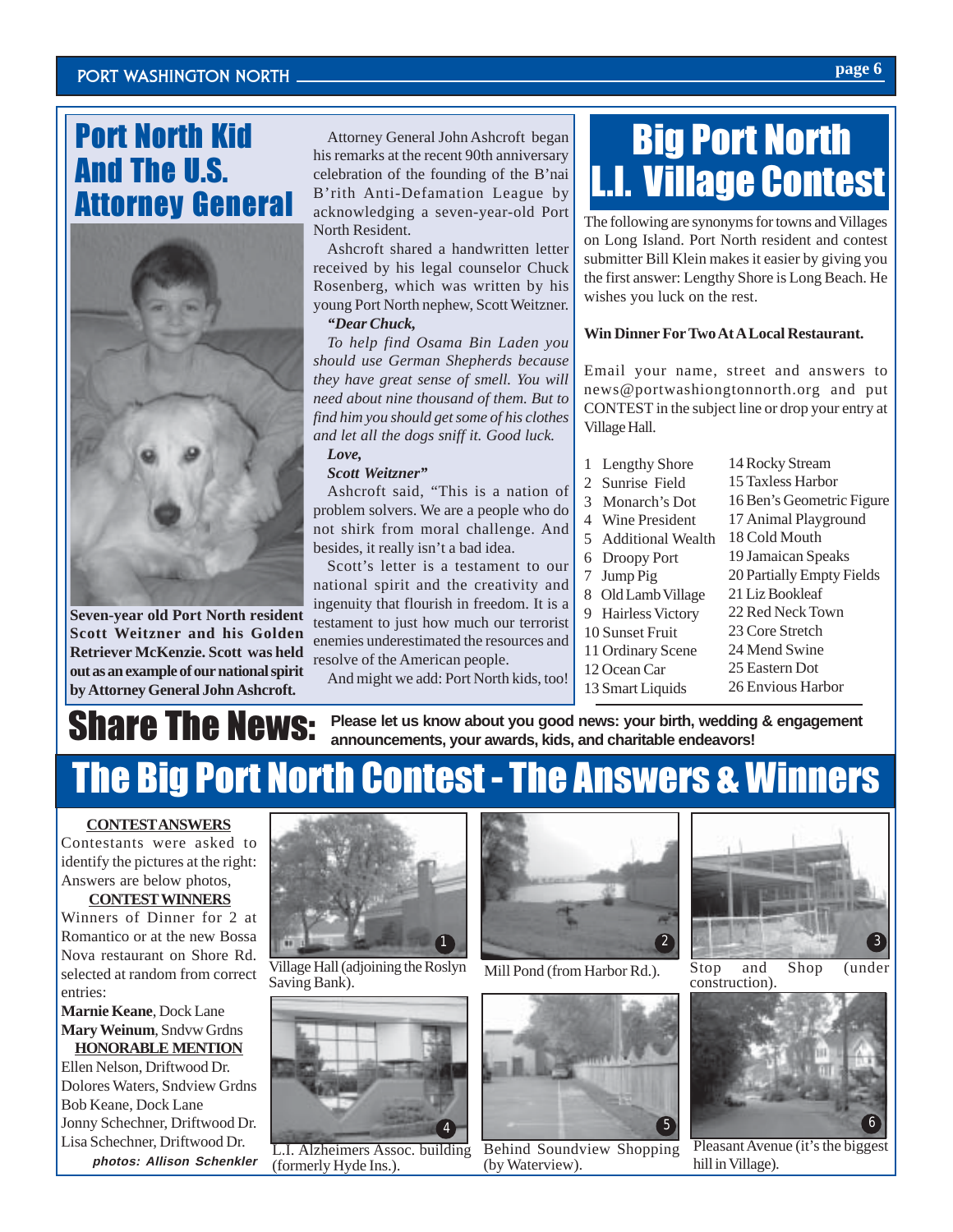### **Return The Survey! fax 718-357-0972; Drop or mail to Club, Village Hall, 1 Soundview Dr, Port Wash., NY 11050**

### **PORT NORTH VILLAGE CLUB COMMISSION**

### Resident's Survey #1

Please return this survey: **fax to: 718 357-0972** mail or drop: "Club," Village Hall, 1 Soundview Dr., Port Wash., NY 11050

Your assistance in completing this survey will be extremely helpful in designing the Village Club to meet the needs and wishes of the residents of Port North. We are attempting to reach as many of you as possible and since we are a volunteer group, request that even if you have no additions to the present concept, you return this form filing out at least the top half. Thank you for helping us build your Village Club.

|                                                                                   |                                                       |       |  |  | Port Washington NY 11050 |
|-----------------------------------------------------------------------------------|-------------------------------------------------------|-------|--|--|--------------------------|
|                                                                                   |                                                       | email |  |  |                          |
| Others at address (please give name; if adult, please provide at least age range) |                                                       |       |  |  |                          |
|                                                                                   | relationship_________________ sex ____m ___f ____age  |       |  |  |                          |
|                                                                                   | relationship_________________ sex ____m ___f _____age |       |  |  |                          |
|                                                                                   | relationship_________________ sex ____m ___f _____age |       |  |  |                          |
|                                                                                   | relationship_________________ sex ____m __f ____age   |       |  |  |                          |
|                                                                                   | (attach additional page if necessary)                 |       |  |  |                          |

On all of the following questions, please check all answers that apply. **Club facilities my family would probably use:**

| Pool                                                                                                  | I view the club as a place my family can go for : |  |  |  |  |  |
|-------------------------------------------------------------------------------------------------------|---------------------------------------------------|--|--|--|--|--|
| <b>Tennis Courts</b>                                                                                  | Exercise                                          |  |  |  |  |  |
| Lounge chairs                                                                                         | Recreation                                        |  |  |  |  |  |
| <b>Basketball court</b>                                                                               | Family activity<br>Socialization                  |  |  |  |  |  |
| _Kid's playground                                                                                     |                                                   |  |  |  |  |  |
| Snack Bar                                                                                             | – Fun                                             |  |  |  |  |  |
| My family would probably use the club:                                                                | I would be willing to pay extra for:              |  |  |  |  |  |
| In the summer                                                                                         | __Additional Tennis courts (more than 2)          |  |  |  |  |  |
| _All year round                                                                                       | ___Summer Day Camp                                |  |  |  |  |  |
| __Weekends                                                                                            | Restaurant                                        |  |  |  |  |  |
| During the week                                                                                       | ___Tennis court bubble (yr round)                 |  |  |  |  |  |
|                                                                                                       | Pool bubble/enclosure (yr round)                  |  |  |  |  |  |
| Since the building will be available year round, I would like to see the following types of programs: |                                                   |  |  |  |  |  |
| Duplicate bridge                                                                                      | Mommy and Me                                      |  |  |  |  |  |
| Community art gallery                                                                                 | ___Yoga/Aerobics                                  |  |  |  |  |  |
| ____Art/cultural programs                                                                             | Teen center                                       |  |  |  |  |  |
| ____Adult Board Games (chess, backgammon, scrabble, etc)                                              | ____Children center (crafts, games)               |  |  |  |  |  |
| ____Environmental workshops                                                                           | ____Homework help                                 |  |  |  |  |  |
|                                                                                                       |                                                   |  |  |  |  |  |
|                                                                                                       |                                                   |  |  |  |  |  |
|                                                                                                       |                                                   |  |  |  |  |  |
| ___I want a Village Club for the exclusive use of Port North residents.                               |                                                   |  |  |  |  |  |
| ___If the price per summer was in the \$400 per family range, I would likely join.                    |                                                   |  |  |  |  |  |
| I'd like to help with the Village Club Project, contact me.                                           |                                                   |  |  |  |  |  |
| I can help by getting neighbors to take the survey                                                    |                                                   |  |  |  |  |  |
|                                                                                                       |                                                   |  |  |  |  |  |
| Please consider the following suggestions for the Port North Village Club:                            |                                                   |  |  |  |  |  |
|                                                                                                       |                                                   |  |  |  |  |  |
|                                                                                                       |                                                   |  |  |  |  |  |
|                                                                                                       |                                                   |  |  |  |  |  |

**Please tell the Board of Trustees that I approve their efforts in building a Village Club for the Residents of Port North.**

\_\_\_\_\_\_\_\_\_\_\_\_\_\_\_\_\_\_\_\_\_\_\_\_\_\_\_\_\_\_\_\_\_\_\_\_\_\_\_\_\_\_\_\_\_\_\_\_\_\_\_\_\_\_\_\_\_\_\_\_\_\_\_\_\_\_\_\_\_\_\_\_\_\_\_\_\_\_\_\_\_\_\_\_\_\_\_\_\_\_\_\_\_\_\_\_\_\_\_\_\_\_\_\_\_\_\_\_\_\_\_\_\_\_\_\_\_\_\_\_\_\_\_\_\_\_\_\_\_\_\_\_\_\_\_\_\_\_\_\_\_\_\_\_\_\_\_\_\_\_\_\_\_\_\_\_\_\_\_\_\_\_\_\_\_\_\_\_\_\_\_\_\_\_\_\_\_\_\_\_\_\_\_\_\_\_\_\_\_\_\_\_\_\_\_\_\_\_\_\_\_\_\_\_\_\_\_\_\_\_\_\_\_\_\_

**Signature\_\_\_\_\_\_\_\_\_\_\_\_\_\_\_\_\_\_\_\_\_\_\_\_\_\_\_\_\_\_\_\_\_\_\_\_\_\_\_\_Date\_\_\_\_\_\_\_\_\_\_\_\_**

**Return The Survey! fax 718-357-0972; Drop or mail to Club, Village Hall, 1 Soundview Dr, Port Wash., NY 11050**